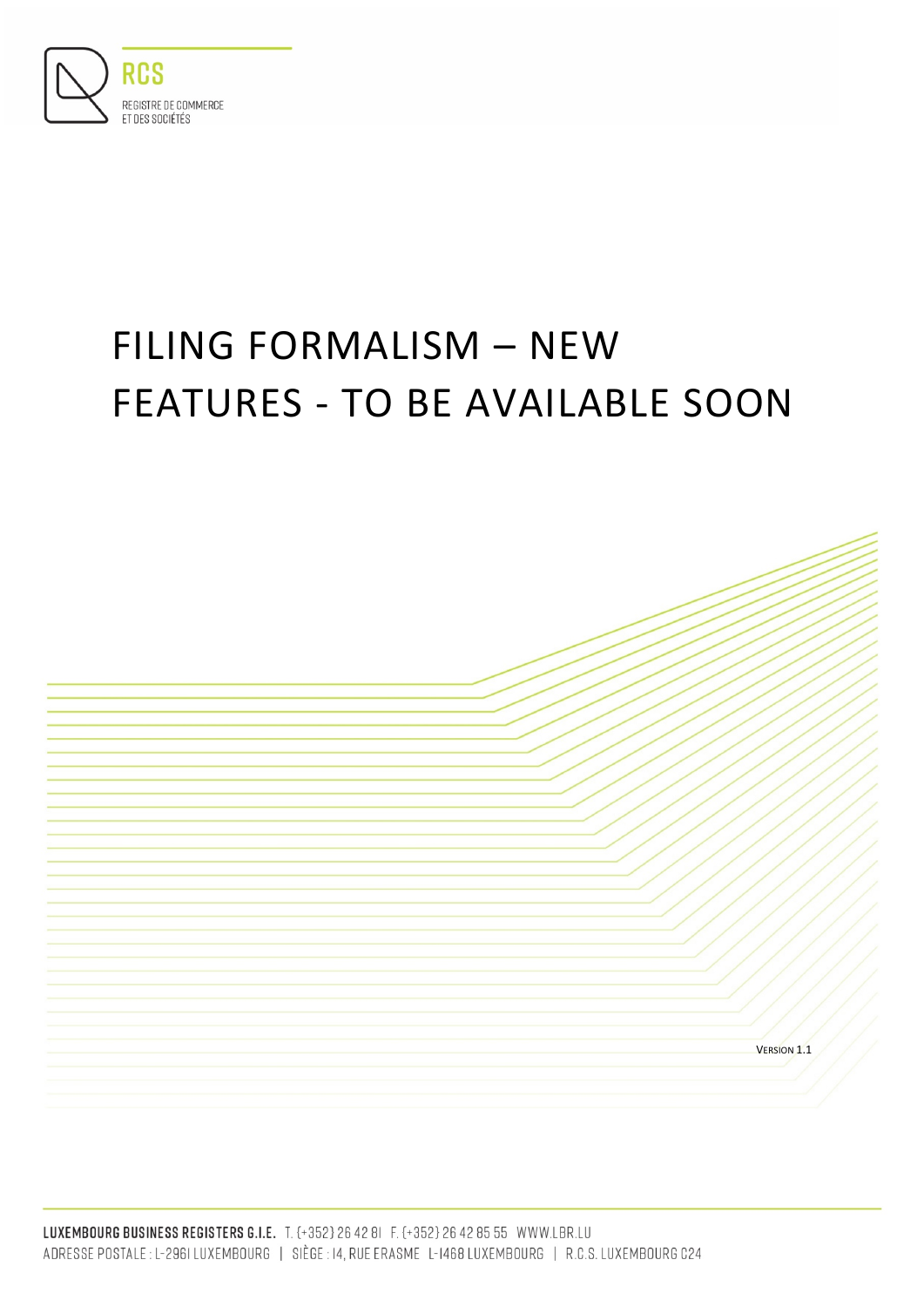

# FILING FORMALISM – NEW FEATURES - TO BE AVAILABLE SOON



# *Preliminary remarks :*

*The notes presented by the Registrar of Companies (RCS) :*

- *are of a general nature and do not refer to the specific situation of a natural or legal person;*
- *are of a documentary and explanatory nature;*
- *are intended to answer a certain number of questions asked by RCS users, have no legal value and do not in any way engage the responsibility of the RCS manager;*
- *are not necessarily complete, exhaustive, accurate or up-to-date;*
- *does not constitute professional or legal advice;*
- *only represent the opinion of the RCS manager on a certain number of questions, subject to the interpretation that may be given by the Courts and Tribunals.*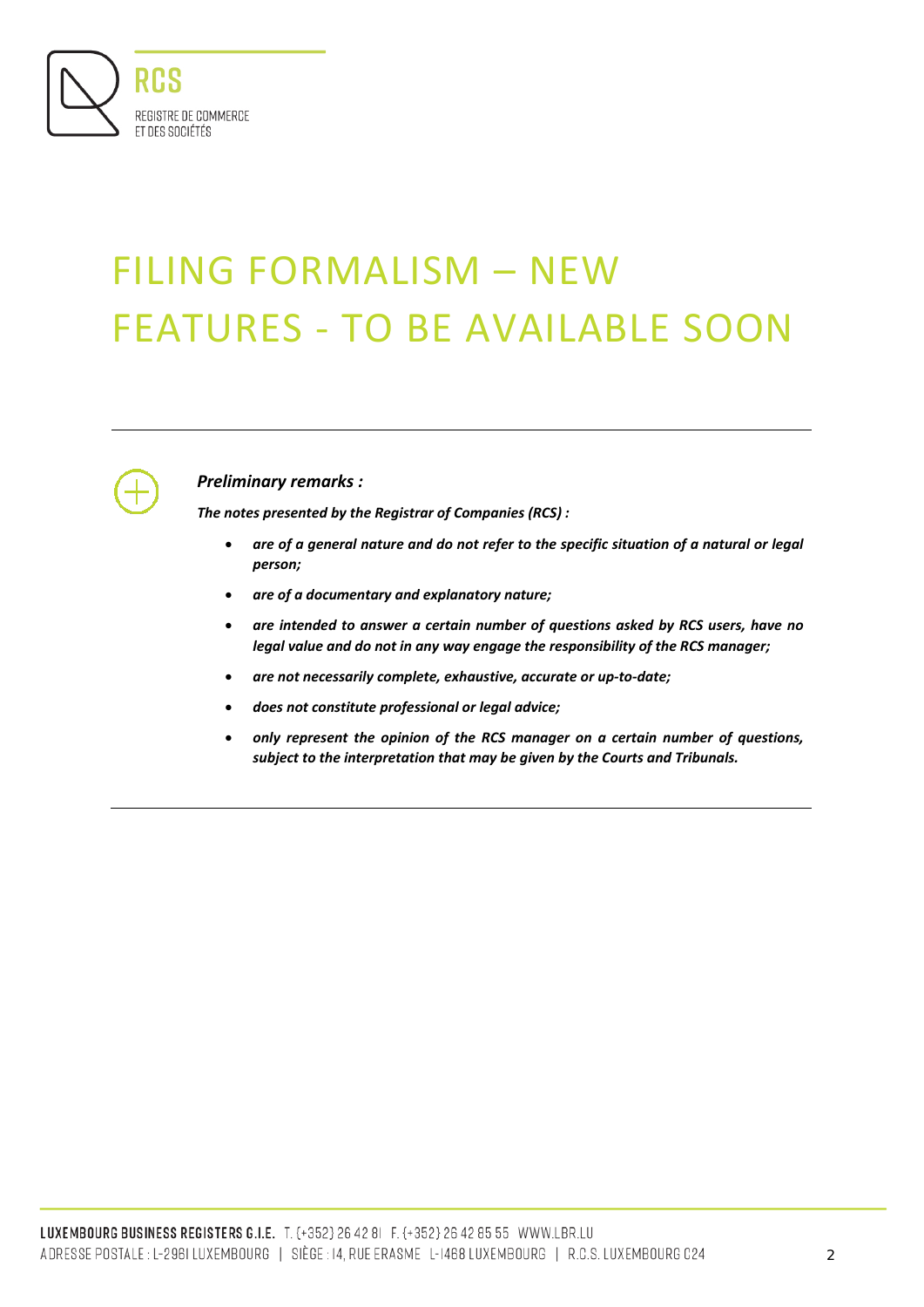

# **Sommaire :**

| 1. |            | Registration of the Luxembourg national identification number  4                   |  |
|----|------------|------------------------------------------------------------------------------------|--|
|    | 1.1        |                                                                                    |  |
|    | 1.2        |                                                                                    |  |
|    | 1.3        | What new information and documents need to be communicated? 4                      |  |
|    | 1.3.1.     | The natural person already has a Luxembourg national identification number 4       |  |
|    | 1.3.2.     | The natural person does not have a Luxembourg national identification number 4     |  |
|    | 1.4        | How to register or request the creation of a national identification number? 5     |  |
|    | 1.4.1.     |                                                                                    |  |
|    | 1.4.2.     |                                                                                    |  |
|    | 1.4.3.     |                                                                                    |  |
|    | 1.4.4.     | Communication of the national identification number newly assigned by the manager7 |  |
|    | 1.5        | Mandatory update of the national identification number not yet registered in the   |  |
|    | <b>RCS</b> |                                                                                    |  |
|    | 1.6        |                                                                                    |  |
|    | 1.6.1.     |                                                                                    |  |
|    | 1.6.2.     |                                                                                    |  |
| 2. |            |                                                                                    |  |
|    | 2.1        |                                                                                    |  |
|    | 2.2        | Check against the "Registre national des localités et des rues" 9                  |  |
| 3. |            |                                                                                    |  |
|    |            |                                                                                    |  |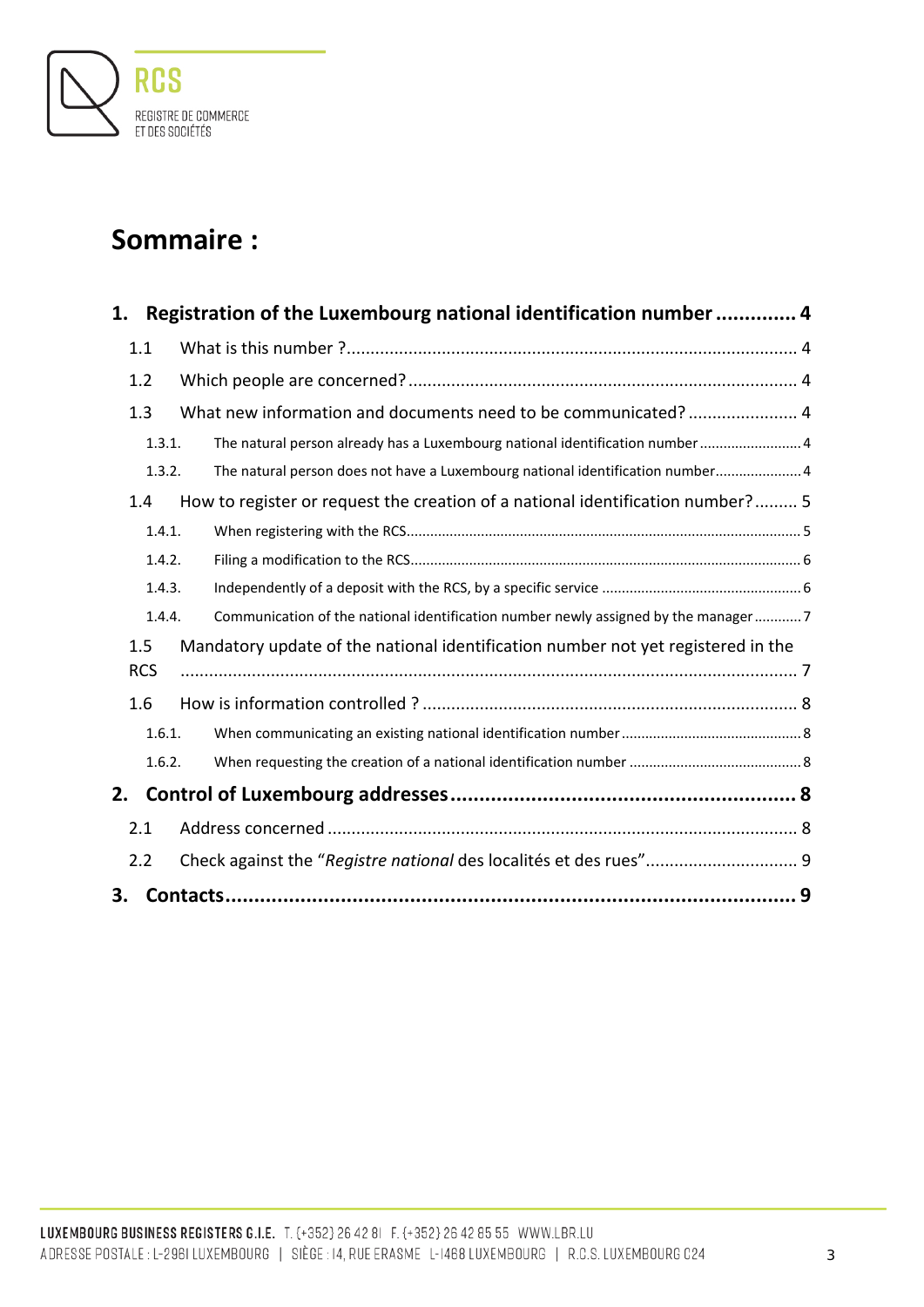# <span id="page-3-0"></span>**1. Registration of the Luxembourg national identification number**

#### <span id="page-3-1"></span>1.1 What is this number ?

This is the **Luxembourg national identification number**, as provided for by the amended law of 19 June 2013 relating to the identification of natural persons, more commonly known as the "**matricule number**" or "**CNS number**".

### <span id="page-3-2"></span>1.2 Which people are concerned?

All **natural persons registered within the file of a registered entity with the RCS** are concerned, in any capacity whatsoever (as a partner, agent, auditor, etc.).

However, there are a few exceptions where this number is not to be communicated:

- When the natural person is a judicial representative, appointed in the context of a procedure registered in the RCS,
- When the natural person is an agent of a company governed by foreign law which has opened a branch in the Grand Duchy of Luxembourg,

#### <span id="page-3-3"></span>1.3 What new information and documents need to be communicated?

#### <span id="page-3-4"></span>**1.3.1. The natural person already has a Luxembourg national identification number**

In this case, **this number will be communicated** in the field of the requisition form, specially provided for this purpose, in addition to the usual identification information, namely, surname, first names, date and place of birth.

**No supporting document** concerning the national identification number is to be attached.

#### <span id="page-3-5"></span>**1.3.2. The natural person does not have a Luxembourg national identification number**

In this case, the creation of this number must be requested as part of the procedure to be carried out with the RCS.

**The following information** must be entered in the requisition form, in order to create the Luxembourg national identification number:

- Last name
- First names (as on supporting document)
- Date, place and country of birth
- Gender (male, female, unknown)
- **Nationality**
- Private home address (number, street, postal code, locality, country)



*The information relating to the gender, nationality and address of the private domicile of the natural person are not registered in the RCS but in the National Register of Natural Persons. They are therefore communicated to the RCS only for the purposes of creating the national identification number.*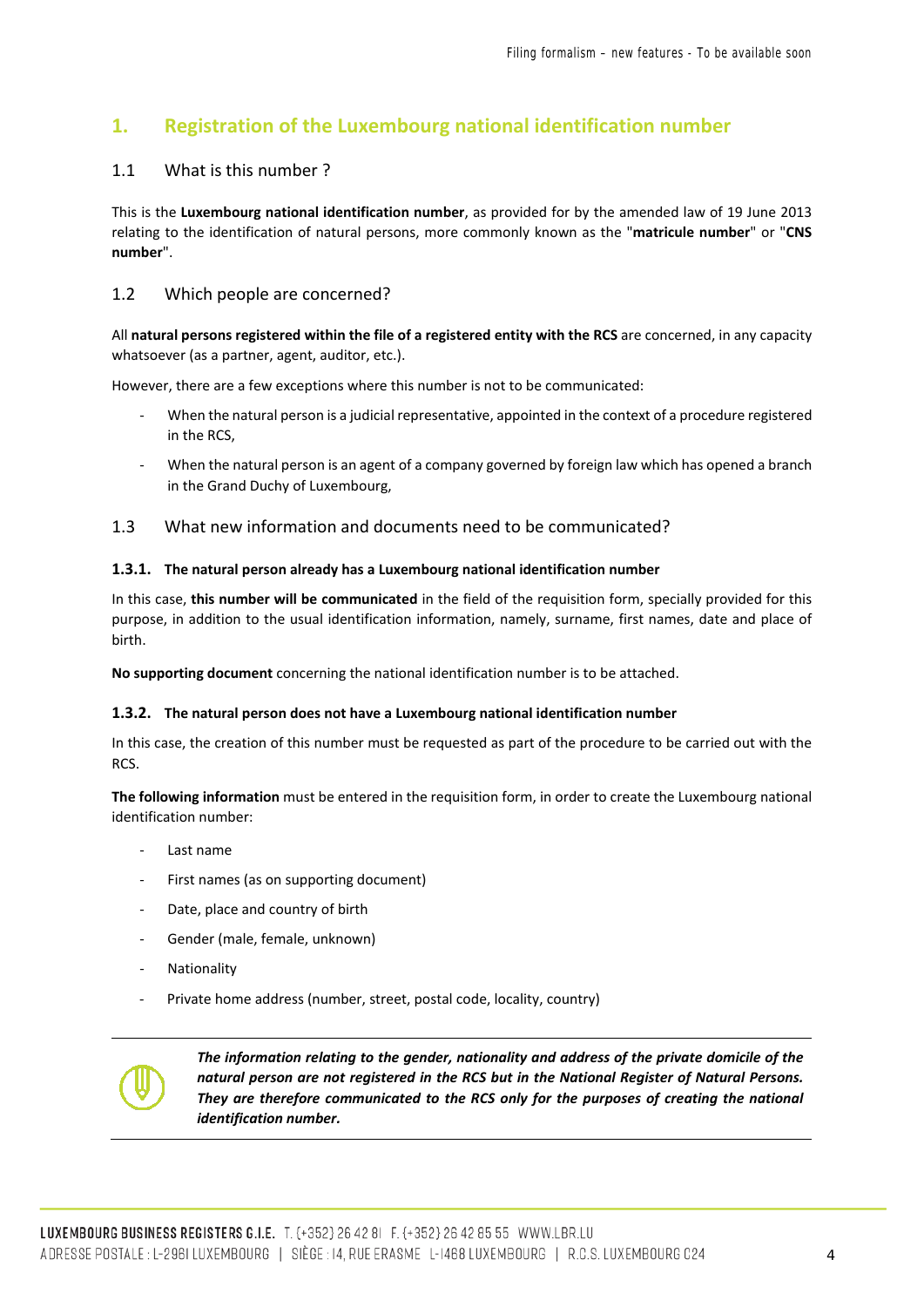**Supporting documents** must also be attached as proof to the request:

- To prove the identity of the person, for whom a national identification number is to be created, one of the following **valid** documents must be transmitted for control purposes:
	- o a national identity card
	- o a passport
- **To prove the address of the private residence** (if this information does not appear on the identity document), one of the following documents must be sent for control purposes. It must not be older than **6 months**:
	- o a **certificate of residence** issued by the municipality (or an **official document** from the regional authority competent for confirming home addresses)
	- o a declaration of honor from the person concerned **stamped or countersigned** by the regional authority responsible for confirming residential addresses, an embassy, a notary, a police station
	- o **if none of these documents can be produced**: a water, electricity, gas, telephone or internet access bill

Note that the following documents cannot be accepted: criminal record, application for registration on the electoral lists, lease contract, tax statement, bank statement, insurance contract, "Amazon…" invoice, residence permit… .

For documents that are not drawn up in French, German, Luxembourgish or English, a **translation** (simple, not sworn) must be provided additionally.



*The supporting documents, submitted for the purposes of creating the national identification number, are kept for a period of 5 years by the Manager of the RCS, as of the date of their presentation.*

#### <span id="page-4-0"></span>1.4 How to register or request the creation of a national identification number?

#### <span id="page-4-1"></span>**1.4.1. When registering with the RCS**

As part of registration filings with the RCS and as soon as a natural person is to be registered with the RCS, his national identification number will be communicated. If the person does not have such a number, a certain amount of information will have to be entered in the requisition form, in order to create this number. Supporting documents must also be attached as proof to the request (see **1.3.2**).

> *The information, in connection with the national identification number, is to be communicated on a mandatory basis. Failing this, it will not be possible for the depositor to finalize his filing procedure.*

> It is therefore essential that the depositor be in possession of this information, which he will *have received beforehand from the natural person concerned, when he completes his procedure with the RCS.*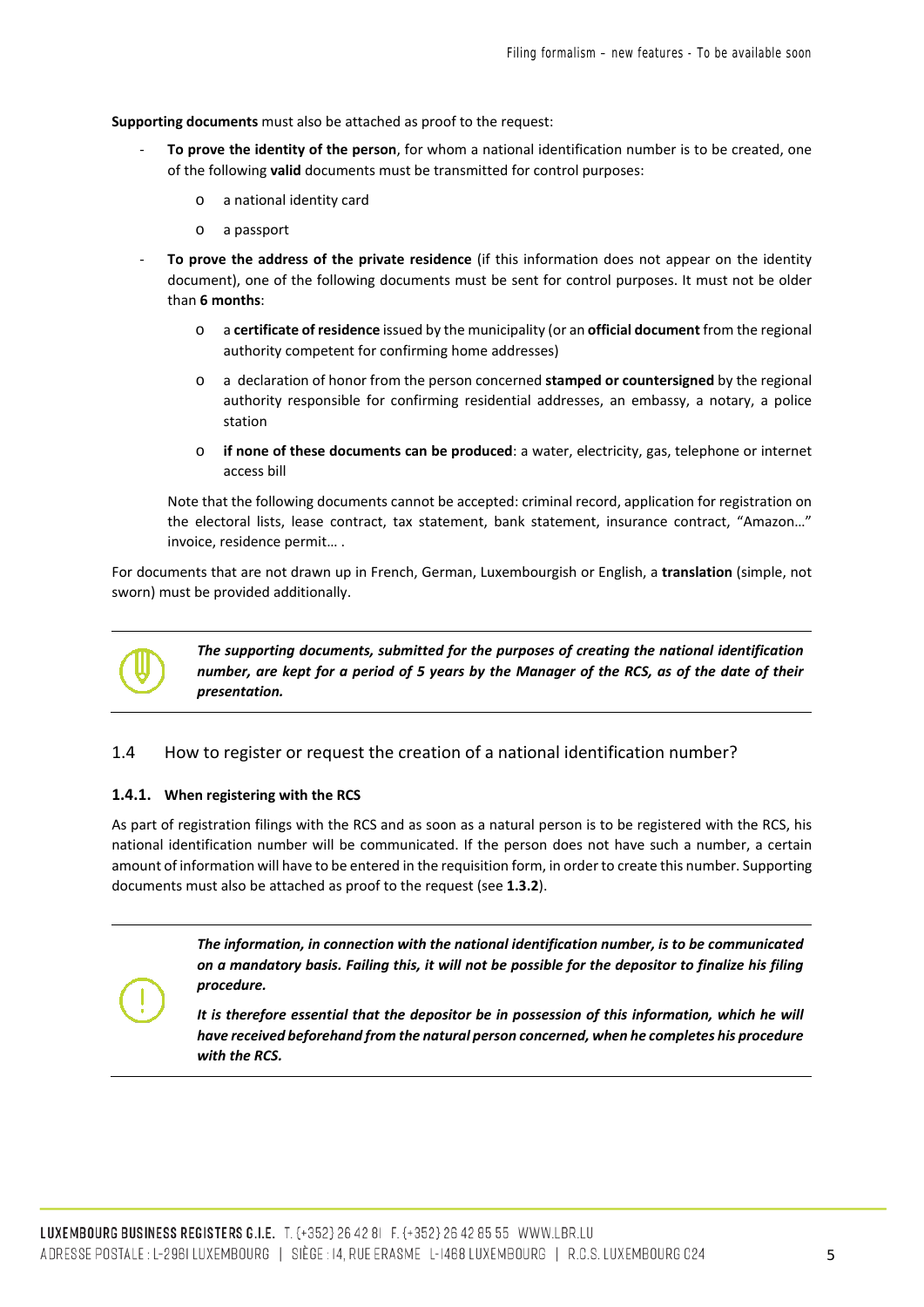#### <span id="page-5-0"></span>**1.4.2. Filing a modification to the RCS**

As part of a modification filing, it will be possible to register or request the creation of a national identification number for a natural person already registered with the RCS, within the file of the registered entity targeted by the filing.

#### ◦ **Filing a modification for a change on natural persons**

If a depositor prepares a request for filing of modification and that this modification **concerns a natural person** (a partner or an agent for example), the new fields of the requisition form, relating to the national identification number, are **mandatory** required to be completed, whether it is:

- new natural persons to be registered in the file of the entity concerned by the filing or
- natural persons already registered in the file of the entity concerned by the filing, as soon as the information relating to the national identification number is **missing**.

*The information, in connection with the national identification number, is to be communicated on a mandatory basis. Failing this, it will not be possible for the depositor to finalize his filing procedure.*

It is therefore essential that the depositor be in possession of this information, which he will *have received beforehand from the natural person concerned, when he completes his procedure with the RCS.*

#### ◦ **Filing of modification not aiming at a change on natural persons**

If a depositor prepares a request for filing of modification, which does not concern a natural person (change of the address of the registered office of the company or modification of its share capital for example), the latter may finalize his request for filing, even if a national identification number is not yet registered with the RCS, with regard to the natural persons who appear in the file of the entity concerned by the filing.

However, **if he wishes**, the applicant may spontaneously, as part of his filing, **update** the missing information.



*E.g.: if company A carries out a filing procedure to change the address of its head office, it can also take the opportunity to enter the national identification number of its natural person partner and request the creation of the national identification number for one of its natural person representatives.*



#### <span id="page-5-1"></span>**1.4.3. Independently of a deposit with the RCS, by a specific service**

The manager will make available a **specific filing type** on the RCS portal, called "Update of the Luxembourg national identification of natural persons registered with the RCS", making it possible to **communicate** the national identifier number already existing or to request the creation of such a number.

It will be carried out **outside of a filing procedure with the RCS.**

This new service targets the situation where natural persons are already registered in the RCS in the file of an entity and for which the information relating to the national identification number does not yet appear in the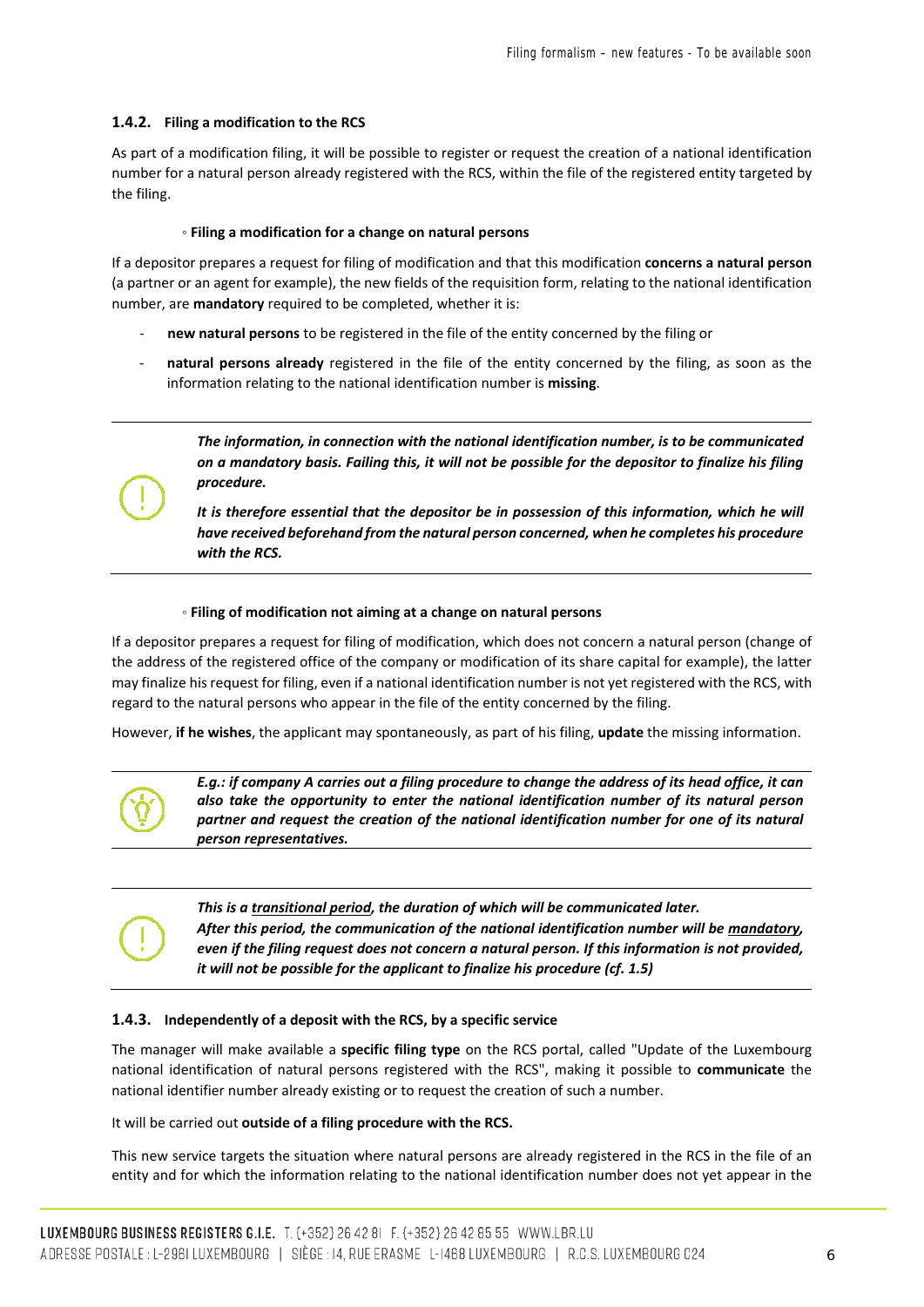RCS. If the entity does not have any particular filing procedure to carry out with the RCS, it can however use this service, for the **sole purpose of completing this missing information**.

In a **first step**, the updating of national identification numbers as part of this new service will be **free of charge**, in order to allow registered entities to **quickly update** missing information.



#### <span id="page-6-0"></span>**1.4.4. Communication of the national identification number newly assigned by the manager**

Note that the national identification number is not public.

In principle, when a national identification number is allocated by the RCS manager, **only the person** for whom the number was created **will receive it by post**, to the address of his private residence communicated during the process.

However, **the depositor** who requested the creation of this number from the RCS may also **receive** this information, if the person concerned has duly authorized him and he has declared this fact to the manager at the time of his approach, by ticking on the requisition form the box " *Je déclare être dûment mandaté par la personne physique pour recevoir le numéro d'identifiant national créé* ". In this case, the newly created national identification number will appear in the filing proof that the depositor will have received from the manager.

#### <span id="page-6-1"></span>1.5 Mandatory update of the national identification number not yet registered in the RCS

If during a **transitional period** and as specified in point **1.4.2**, applicants will not be particularly hampered in their approach if they do not "spontaneously" update the information relating to the missing national identification number, this situation will change at the end of this period.

Indeed, once this adaptation period is over, the registered entities will be obliged to communicate the national identification number of the natural persons registered with the RCS in their file. Thus, the fact that this information is still missing will lead to a **blocking of the current filing process**.

This **blocking mechanism** will apply to **all filings** to be made by the registered entity or its agent:

- If the **planned approach relates to a filing request containing a requisition form** (modification filing), this can only be finalized by also completing the information relating to the missing national identification number.

E.g.: if company A wishes to modify its share capital and one of its agents is a natural person registered with the RCS, whose national identification number is not yet registered, it can only fulfill its filing request after having completed the missing information.

- If the **planned approach relates to a filing request that does not contain a requisition form** (filing of annual accounts or merger project), the process cannot be finalized as long as the information relating to the missing national identification number has not been previously registered.

It will therefore be necessary **to first use the specific filing** allowing the update of the national identification number, **before carrying out the filing procedure**, once the national identification number has actually been registered.

E.g.: company A wants to file its annual accounts but the request to the RCS blocking, because its file contains a natural person, whose national identification number is not yet registered with the RCS. Company A must therefore first choose the specific service "Update of the Luxembourg national identification number of natural persons registered with the RCS" in order to communicate or request the creation of this number. Once this preliminary process has been finalized and the company has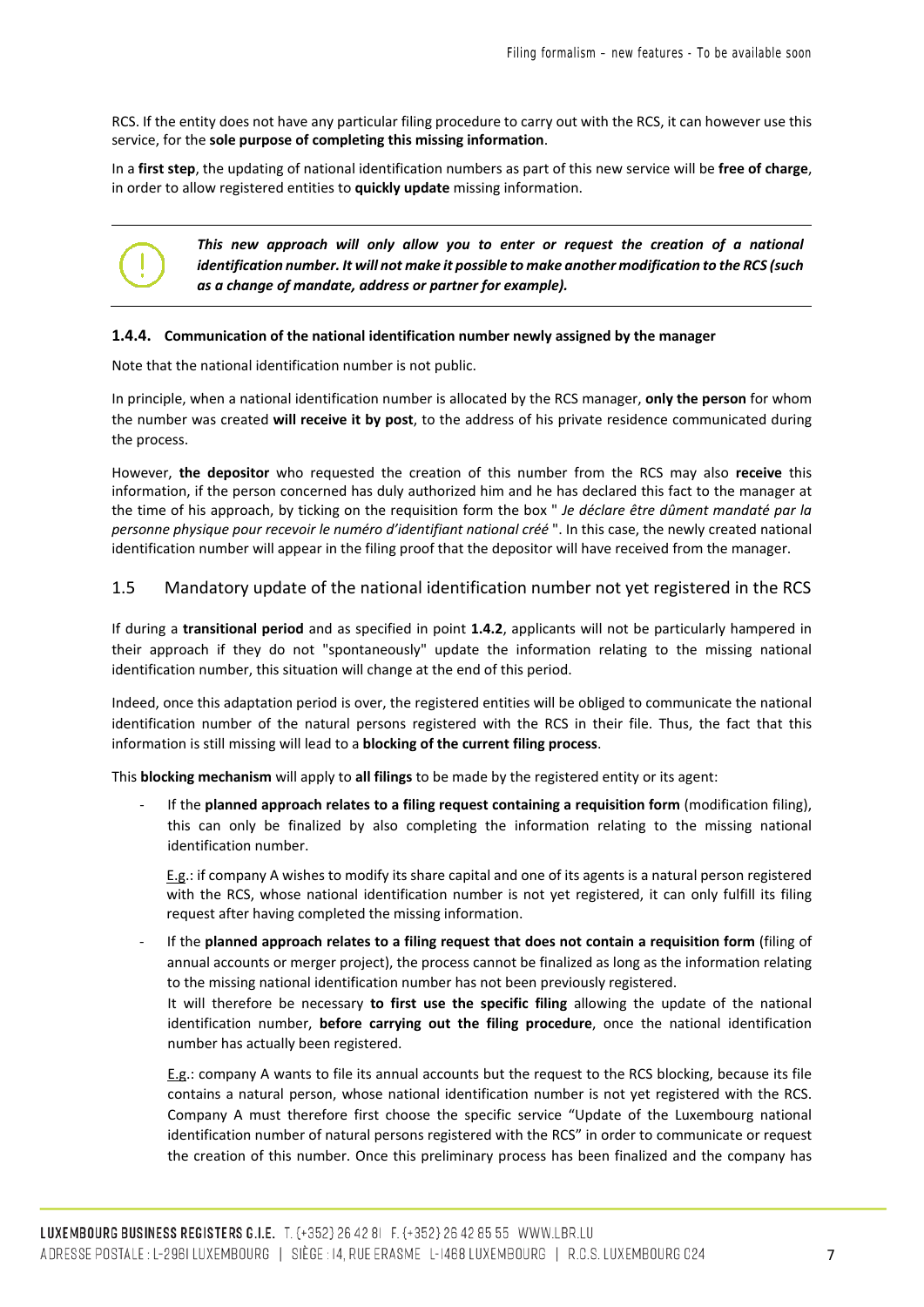received its return from the RCS manager confirming the registration of the said number in the RCS, it will then be able to access the process of filing accounts.

*It is therefore strongly recommended that registered entities communicate the missing national identifier number of natural persons registered in their file as soon as possible, to avoid being blocked in their filing process (in particular when filing accounts).* 

*The update may be carried out either within the framework of a filing of modification (during a renewal of mandate or any other change), or through the specific service of "Update of the national identifier Luxembourg of natural persons registered with the RCS".*

#### <span id="page-7-0"></span>1.6 How is information controlled ?

#### <span id="page-7-1"></span>**1.6.1. When communicating an existing national identification number**

The Manager checks the consistency between the information appearing on the form concerning the natural person for whom a national identification number has been communicated and the information entered in the national register of natural persons.

The information relating to the surname and first name(s) to be included on the requisition form must therefore correspond exactly to the information appearing in the national register of natural persons.

In the event of a discrepancy, the information entered in the RCS may, if necessary, be corrected to comply with that entered in the national register of natural persons.

#### <span id="page-7-2"></span>**1.6.2. When requesting the creation of a national identification number**

The manager checks the consistency between the information appearing on the form concerning the natural person for whom a national identification number must be created and the information appearing on the supporting document(s) attached in support of the request.

To note that :

- the titles or functions (title of nobility, Doctor, etc.) are not to be entered in the field relating to the name, even if they appear on the person's identity document.
- only the birth name is to be communicated (the usual name, such as the married name for example, is not to be entered in the field relating to the name).
- all the first names appearing on the supporting document must be entered in the field relating to the first name(s).
- no brackets or commas must appear in the fields relating to the surname and first name(s).

# <span id="page-7-3"></span>**2. Control of Luxembourg addresses**

#### <span id="page-7-4"></span>2.1 Address concerned

All Luxembourg addresses to be registered with the RCS are concerned by this control, whether:

- the registered office of the registered entity
- the address of the persons and entities registered in a file and who are resident in Luxembourg.